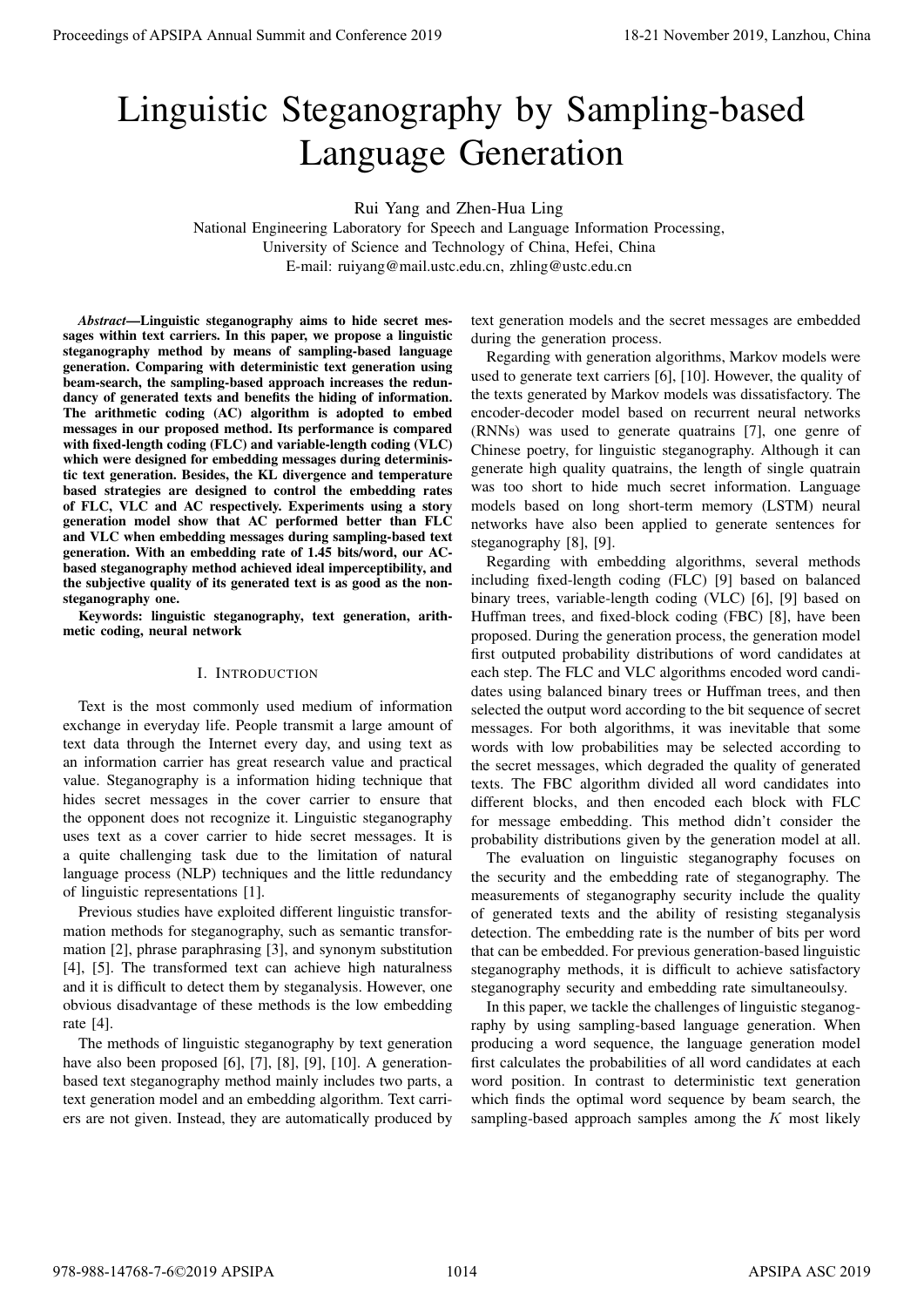

Fig. 1. The framework of linguistic steganography based on text generation.

candidates according to their probabilities. This approach has demonstrated its effectiveness of generating high-quality texts in some studies [11]. Regarding with linguistic steganography, sampling-based generation increases the uncertainty and redundancy of the generated word sequences, which can help to hide secret messages imperceptibly. In recent study of provably secure steganography on generative media [12], arithmetic coding (AC) was adopted to embed secret messages according to the probability distributions given by generative models. Since this paper adopts similar sampling-based generation approach as this study [12], the AC algorithm is also adopted in our proposed method. Its performance is further compared with FLC and VLC which were initially proposed for embedding messages during deterministic text generation as introduced above. Besides, a KL divergence-based strategy is designed for FLC and VLC algorithms and a temperaturebased strategy is designed for the AC algorithm respectively in order to control their embedding rates. Experiments using a story generation model [11] show that AC performed better than VLC and FLC. With an embedding rate of 1.45 bits/word, the AC-based steganography method achieved satisfactory imperceptibility, and the subjective quality of its generated text is as good as the non-steganography one. **Proceedings of APSIPA Annual Summit and Conference 2019**<br> **Proceedings of APSIPA Annual Summit and Conference 2019**<br> **Proceedings of APSIPA Annual Summit and Conference 2019**<br> **Proceeding and Conference 2019**<br> **Proceedin** 

The rest of this paper is organized as follows. Section II presents our proposed method. The results of experiments are presented in Section III. Finally, conclusions are drawn in Section IV.

### II. PROPOSED METHODS

Fig. 1 shows a general framework of linguistic steganography based on text generation. In the encoder, we first use an ASCII coding map to transform the secret messages into a bit sequence. then according to the bit sequence, stegotext is generated from a text generation model by applying an embedding algorithm. During the transmission of stegotext, steganalysis may be conducted by humans or computers to



Fig. 2. FLC and VLC with KLD-based word filtering.

detect if there are secret messages hidden within the text. The decoder follows the reverse process of the encoder. After receiving the stegotext, we utilize an extracting algorithm combined with the text generation model to decode the corresponding bit sequence, and then convert the bit sequence into the secret messages.

#### *A. Text Generation Model*

In our proposed method, the story generation model proposed by [11] was employed as the text generation model. This model was a hierarchical neural network that can produce coherent and fluent text passages about prompts. First, a sequence-to-sequence (seq2seq) model was pre-trained with the prompt-story pairs in the train set. Then, a fusion mechanism [13] was applied by estimating a second model on top of the pre-trained seq2seq model to improve the dependency between prompts and stories. For modeling long documents efficiently, a novel gated self-attention mechanism was introduced which allowed the model to condition on its previous outputs at different time-scales.

At the generation stage, this model adopted a top-*K* random sampling scheme. At each time step, the model first calculated the probabilities of all word candidates, and then randomly sampled one word from the *K* most likely candidates according to their probabilities. This top-*K* random sampling scheme can generate longer and more diverse stories than beam search [11], [14], [15].

# *B. Embedding Algorithms*

At the encoding stage of our proposed method, the text generation model first calculates the probabilities of all word candidates at each word position. Then, the embedding algorithm is applied instead of top- $K$  random sampling to select the appropriate word from the candidates according to the bit sequence of secret messages.

*1) Fixed-length coding (FLC) and variable-length-coding (VLC):* The FLC and VLC algorithms which were initially proposed for embedding messages during deterministic text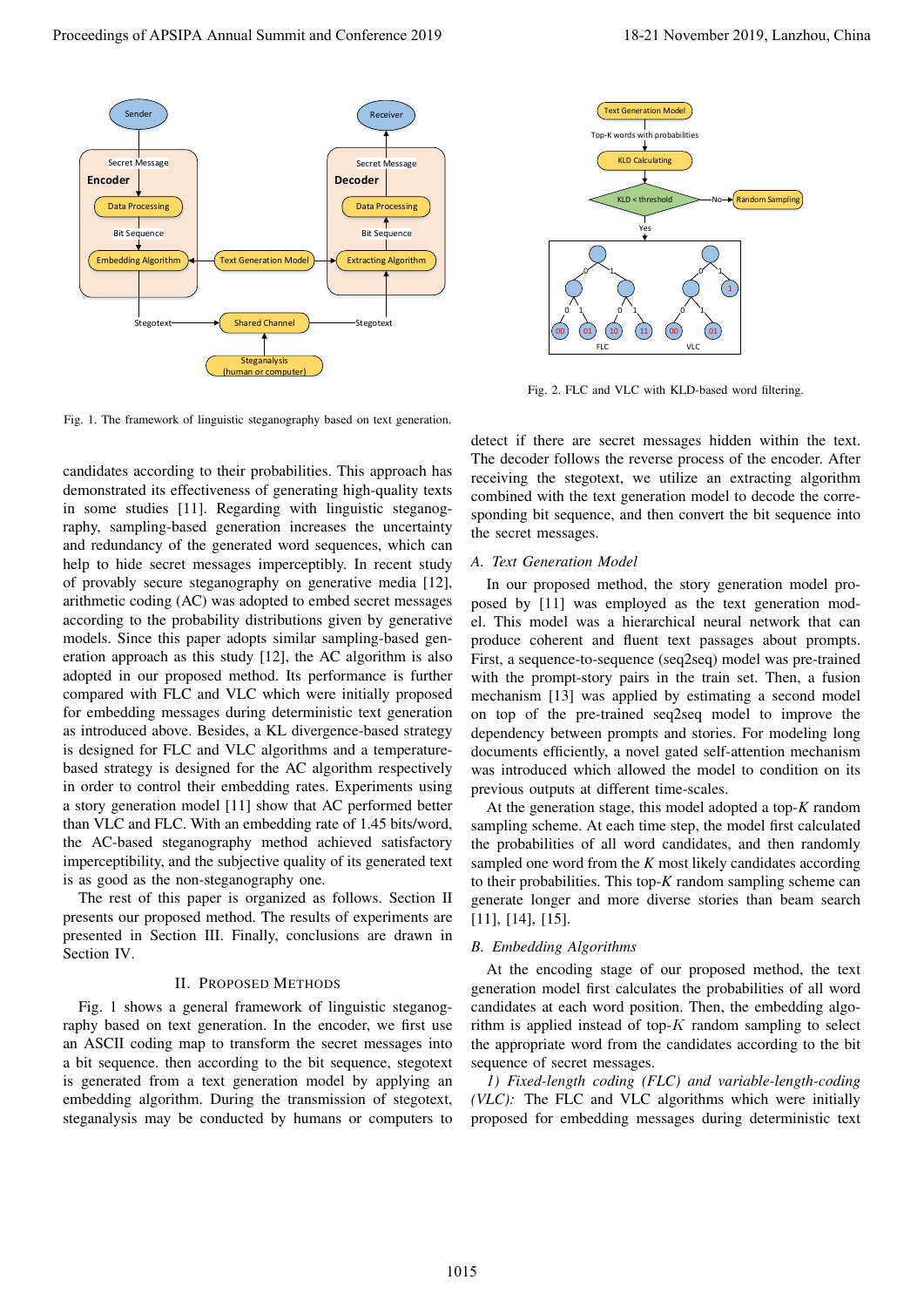generation [9] are also applied to the story generation model for linguistic steganography. FLC and VLC encodes the top-K word candidates at each word position using a balanced binary tree or a Huffman tree as shown in Fig. 2. Then, the appropriate leaf node is selected according to the bitstream of secret messages and the word candidate at this leaf node is the generated word at current position. Because the probabilities of word candidates are considered when building Huffman trees, VLC achieved better steganography performance than FLC despite of its higher complexity in previous study [9].

The original FLC and VLC algorithms use the value of *K*, i.e., the number of word candidates, to control their embedding rate. However, this number is usually fixed in samplingbased text generation. Thus, a word filtering strategy based on Kullback-Leibler divergence (KLD) is proposed to control the embedding rate of FLC and VLC in our proposed method. Specifically, the KLD between the probability distribution of word candidates and an ideal uniform distribution is calculated at each word position. A high KLD means that the candidate distribution is sharp and it is more likely to select the candidates with low probabilities by applying embedding algorithms instead of random sampling, which makes the steganalysis easier. Therefore, only the word positions whose KLDs are smaller than a threshold are utilized for hiding information. Otherwise, the random sampling strategy for generating nonsteganography text is carried out as shown in Fig. 2. By modifying the threshold, the embedding rates of FLC and VLC can be controlled. Proceedings of APSIPA Annual Summit at Conference 2019<br>
Lemmann and Conference 2019 18-21 November 2019<br>
Lemmann and Conference 2019 18-21 November 2019<br>
Lemmann and Conference 2019 18-21 November 2019<br>
Lemmann and Confer

*2) Arithmetic coding (AC):* Recently, a method of provably secure steganography on generative media was proposed [12]. By considering message embedding as a dual problem of source coding, this method adopted arithmetic coding (AC) to embed secret messages according to the probability distributions given by generative models. Experiments on a generative model for audio signals were conducted to confirm the effectiveness of this method. In this paper, we apply the idea of provably secure steganography to linguistic steganography and employs the AC algorithm to generate stegotext.

Message Embedding The process of embedding secret messages corresponds to arithmetic decoding. At first, a bit sequence  $\mathbf{B} = b_1b_2b_3...b_L$  ( $b_i \in \{0,1\}$ ) is converted into a binary decimal *q* by adding "0." as a prefix (e.g., 101010101  $\Rightarrow$  0.101010101). The real value of *q* is

$$
q = \sum_{i=1}^{L} b_i \cdot 2^{-i}.
$$
 (1)

Then, we start from the complete sampling interval [0, 1) and divide it into *K* subintervals in proportion to the probabilities of the top-*K* word candidates. The subinterval [b, e) which contains the value of  $q$  is selected. The candidate of this subinterval is selected as the output word. The subinterval [b, e) is further divided into *K* subintervals according to the candidate probabilities at the next word position for generating the next word. This process is repeated until a subinterval [b,

TABLE I STATISTICS OF THE WRITINGPROMPTS DATASET [11].

| <b>Train Stories</b>              | 272600 |
|-----------------------------------|--------|
| <b>Test Stories</b>               | 15138  |
| Prompt Words                      | 7.7M   |
| <b>Story Words</b>                | 200M   |
| Average Length of Prompts (words) | 28.4   |
| Average Length of Stories (words) | 734.5  |

e) satisfies the constraints of

$$
\begin{cases} q + (0.5)^L \notin [b, e), \\ q - (0.5)^L \notin [b, e), \end{cases}
$$
 (2)

which means that the binary decimal  $q$  is the unique binary decimal of length  $L$  that can exist in the interval  $[b, e)$ . In another word, the bit sequence B can be exactly recovered from the sequences of subintervals without any ambiguity.

Message Extracting The process of extracting messages corresponds to arithmetic encoding. The receiver owns the same text generation model as the sender. Given the received stegotext and the bit length *L*, the receiver determines a sequence of subintervals according to the words in the stegotext. The last subinterval leads to a unique binary decimal *q*. Finally, the bit sequence can be derived by a reverse process of Eq. (1).

It has been proved that the embedding rate of AC satisfies Eq. (3) on the premise of ensuring security [12].

$$
H(C) \le l_A < H(C) + \frac{2}{n}.\tag{3}
$$

In our proposed linguistic steganography method,  $H(C)$  is the average entropy of the distributions at all word positions, *n* is the length of the generated sequence and  $l_A$  is the average embedding rate (bit/word). According to this equation, when the generated sequence *n* grows, the embedding rate tends to be the average entropy at each word position. Therefore, a temperature-based strategy is designed to modify the probabilities of the top- $K$  candidates at each word position and to control the embedding rate as

$$
p_k = \frac{e^{o_k/T}}{\sum_{i=1}^K e^{o_i/T}}, k \in \{1, 2, ..., K\},\tag{4}
$$

where  $p_k$  is the calculated probability of the  $k$ -th word candidate,  $o_k$  represents the output of the generation model for the *k*-th word, and  $T > 0$  is a temperature coefficient. We can see that a larger  $T$  leads to a higher entropy of distribution  $\{p_1, ..., p_K\}$  and a higher embedding rate.

# III. EXPERIMENTS

# *A. Experimental Conditions*

The dataset for training the story generation model was collected from Reddit's WRITINGPROMPTS forum [11]<sup>1</sup>. WRITINGPROMPTS is an online community where user are encouraged to write stories according to the submitted

<sup>1</sup>www.reddit.com/r/WritingPrompts.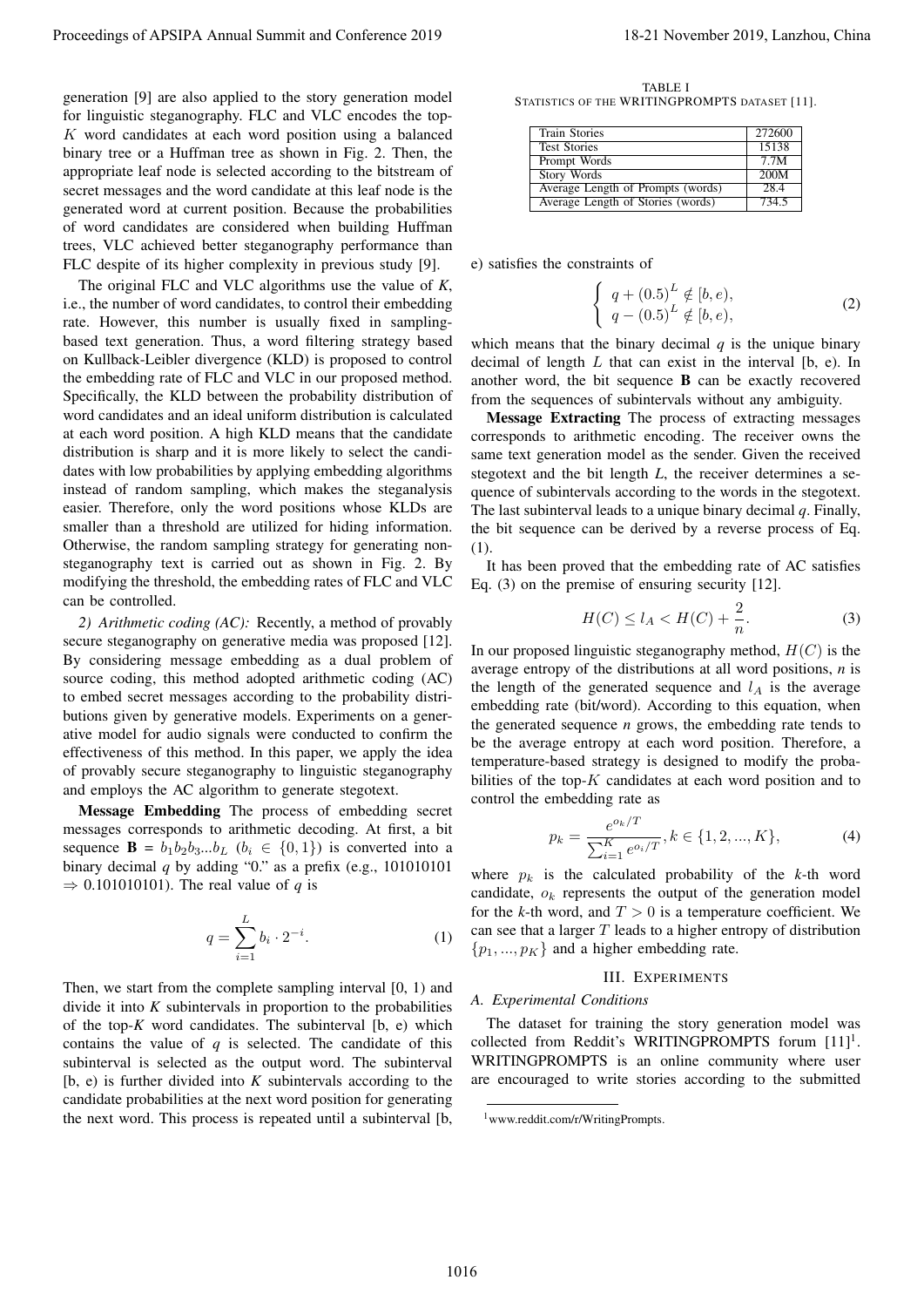## TABLE II

EVALUATION RESULTS OF NON-STEGANOGRAPHY TEXTS AND ORIGINAL FLC/VLC ALGORITHMS, WHERE *Perplexity*, *fastText (%)* AND *Perplexity SVM (%)* MEASURE THE IMPERCEPTIBILITY OF STEGANOGRAPHY METHODS AS INTRODUCED IN SECTION III-C.

| Embedding Algorithm | <b>Threshold</b> | Embedding Rate (bit/word) | Perplexity | (%)<br>fastText t        | Perplexity SVM (%) |
|---------------------|------------------|---------------------------|------------|--------------------------|--------------------|
| Non-steganography   |                  | .00                       | 18.40      | $\overline{\phantom{a}}$ |                    |
|                     | $+\infty$        | 3.00                      | 78.80      | 98.76                    | 98.3.              |
|                     | $+\infty$        |                           |            | 70<br>78.7C              | 5.50               |



Fig. 3. The embedding rates of FLC and VLC with different KLD thresholds.

story premise, or prompts. The prompts contain a number of different themes, lengths, and details. Each prompt can have multiple story responses and each story must have at least 30 words. The dataset included three years of prompts and their associated stories. More details about the dataset can be found in Table I. Its test set was adopted to generate the stegotext for evaluating different embedding algorithms in our experiments.

The trained model<sup>2</sup> was directly utilized to generate stories in our experiments. According to the default configurations [11], the maximum length of generated stories was set as 200 words and the temperature parameter *T* in Eq. (4) was set as 0.8 for generating non-steganography texts. The number of top candidates was set as  $K = 8$  for random sampling and message embedding. A randomly generated binary sequence was adopted to represent secret messages in our experiments.

### *B. Evaluation on Hiding Capacity*

Embedding Rate measures how much information we can hide in a stegotext. For linguistic steganography, the embedding rate is defined as the number of hidden bits per output word, i.e., bit/word. When the KLD threshold introduced in Section II-B1 was set as infinite, the embedding rates of the FLC and VLC with KLD-based word filtering were the same as the original FLC and VLC. Under this circumstances, the embedding rate of FLC was 3 bits/word since  $K = 8$ . The embedding rate of VLC was calculated as the average number of bits embedded in each word of the generated text and the result is shown in Table II.

Fig. 3 shows the influence of KLD threshold on the embedding rates of FLC and VLC. We can see that as the threshold

<sup>2</sup>[www.github.com/pytorch/fairseq.](www.github.com/pytorch/fairseq)



Fig. 4. The embedding rates of AC with various temperature coefficient.



Fig. 5. The perplexity of FLC and VLC with KLD-based filtering and AC at different embedding rates.

increases, the embedding rate increases accordingly. Fig. 4 shows the influence of the temperature coefficient in Eq. (4) on the embedding rates of AC. We can see that that as the *T* value increases, the embedding rate also increases accordingly. As mentioned in Section III-A, the *T* value for generating nonsteganography texts was set as 0.8 [11]. When  $T = 0.8$  was adopted in the AC-based message embedding, the embedding rate was 1.45 bits/word as shown in Fig. 4.

# *C. Evaluation on Imperceptibility*

First, we measured the perplexities [16] of the story texts generated by different embedding algorithms. Perplexity is commonly used to evaluate the quality of language models, and it reflects how correctly the model can produce current word given preceding ones. Lower perplexity indicates a better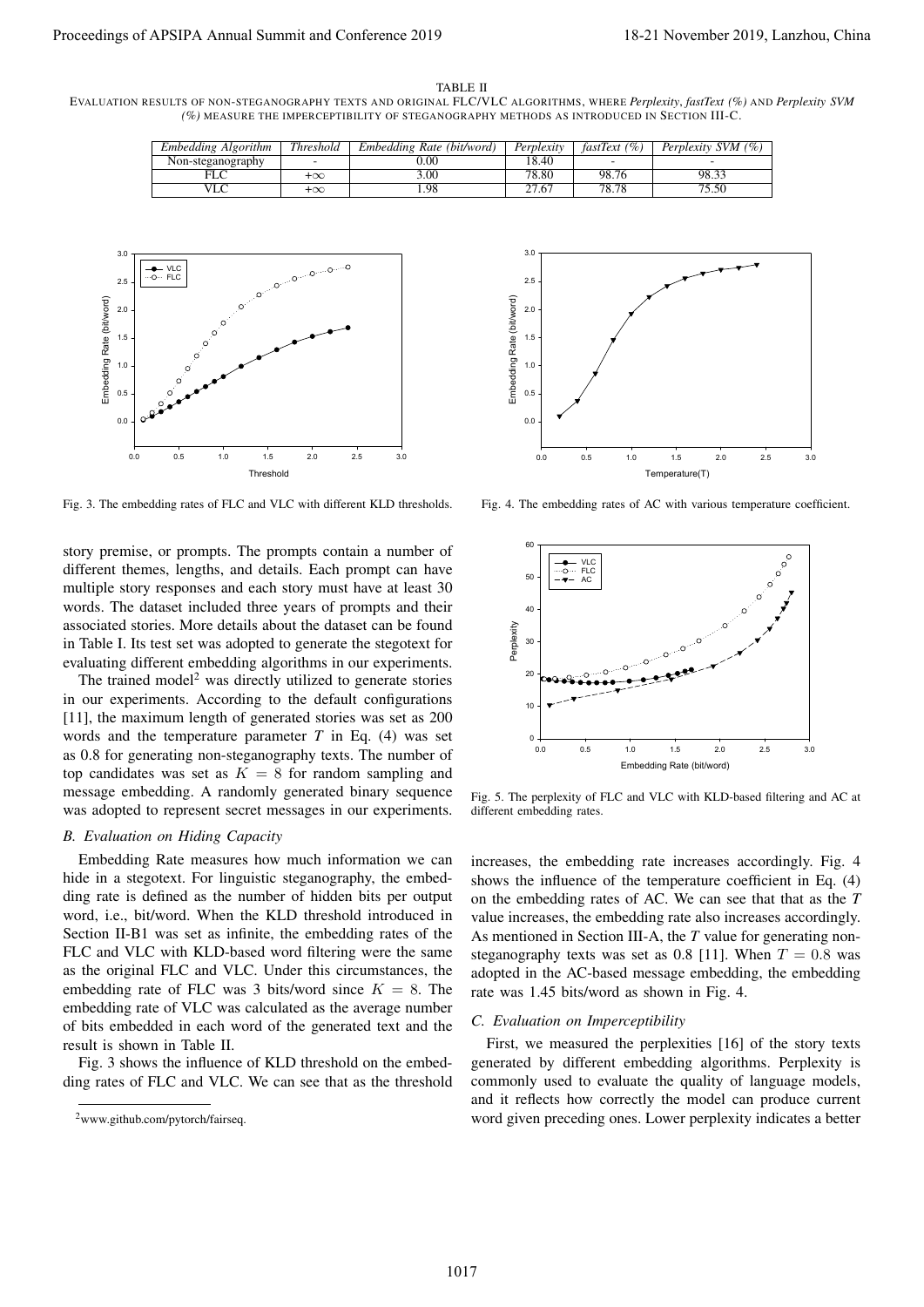

Fig. 6. Test set detection accuracies of perplexity-SVM steganalysis [17].

matching between the text and the language model. Here, the text generation model was treated as the language model, and the perplexity of the texts with embedded messages was expected to be close to the perplexity of non-steganography texts which was shown in Table II.

Fig. 5 shows the relationship between the embedding rate (bit/word) and the perplexity for different embedding algorithms. We can see that the perplexity of FLC became much larger than that of non-steganography texts as the embedding rate increased. For VLC, the perplexity decreased slightly at first and then gradually increased. According to Fig. 3, when the KLD threshold was 0, the embedding rate of VLC was 0 and its perplexity in Fig. 5 was the same as the one of non-steganography texts. When the embedding rate was small, the KLD-filtered word positions for embedding messages had uniform candidate distributions and the VLC algorithm tended to select word with higher probabilities than random sampling. This explained the initial decrease of VLC's perplexity in Fig. 5. With the increase of embedding rate, the filtered word positions had less uniform candidate distributions and the VLC algorithm may select words with low probabilities. This led to the gradual increase of VLC's perplexity in Fig. 5. However, its increase was still smaller than the one of FLC. For AC, the perplexity also increased with the rise of embedding rate. As discussed above, larger temperature coefficient in Eq. (4) led to higher embedding rate and more uniform candidate distributions. Thus, the chances of the word candidates with originally low probabilities became larger and the perplexity of generated texts increased. We also observe in Fig. 5 that the perplexities of AC were always lower than the ones of FLC and VLC with similar embedding rates. Proceeding of APSIPA Annual Summit and Conference 2019<br>
Proceedings of APSIPA Annual Summit and Conference 2019<br>
Proceedings of APSIPA Annual Summit and Conference 2019<br>
Proceeding and Conference 2019, Lanzhou, China 2019

Furthermore, we evaluated the ability of resisting steganalysis for the three embedding algorithms. Two steganalysis methods were adopted here, including the perplexity-SVM method [17] and the fastText method [18]. We first utilized the story generation model to produce 5000 non-steganography stories based on the prompts in the test set of story generation. These stories were used as negative samples. 80% of them were adopted for training and the remaining 20% were used as



Fig. 7. Test set detection accuracies of fastText steganalysis [18].

test samples. For each embedding algorithm, 5000 steganography stories were generated as positive samples and they were further divided into a training set and a test set. In order to implement the perplexity-SVM method, an N-gram language model [19] was first estimated using the training set of the story generation model. Then, we use the trained N-gram model to calculate the perplexities of the positive and negative samples mentioned above. For each embedding algorithm, SVM [20] model was built using the positive and negative training samples to classify a given text into stegotext or non-steganography text according to its perplexity calculated using the N-gram language model. When implementing the fastText method, a fastText [18] classifier was built for each embedding algorithm using the training set of positive and negative samples and was further evaluated on the positive and negative test sample. The test set detection accuracies of these two steganalysis methods for different embedding algorithms and embedding rates are shown in Fig. 6 and Fig. 7. For both steganalysis methods, an accuracy closer to 50% indicates a better ability of resisting steganalysis.

Comparing Fig. 6 with Fig. 7, we can see than fastText achieved better staganalysis performance than perplexity-SVM. When the embedding rate was low, the detection accuracies of steganography text generated by FLC and VLC were quite similar. When the embedding rate was higher than 0.5 bit/word, VLC demonstrated better performance than FLC. When the embedding rate was lower than 1.5 bits/word, the detection accuracies of VLC was less than 60% for both steganalysis methods. Comparing Fig. 6 and Fig. 7 with Table II, we can see that the KLD-based word filtering improved the imperceptibility of FLC and VLC at the cost of reduced embedding rates.

As shown in Fig. 6 and Fig. 7, the accuracy curves of the AC embedding algorithm were both V-shaped. The lowest points were obtained when  $T = 0.8$  in Eq. 4 and the embedding rate was 1.45 bits/word. The lowest detection accuracies were 50.15% and 50.36% respectively in these two figures, which were very close to the ideal value of 50%. Increasing or decreasing the temperature coefficient both enlarged the differ-